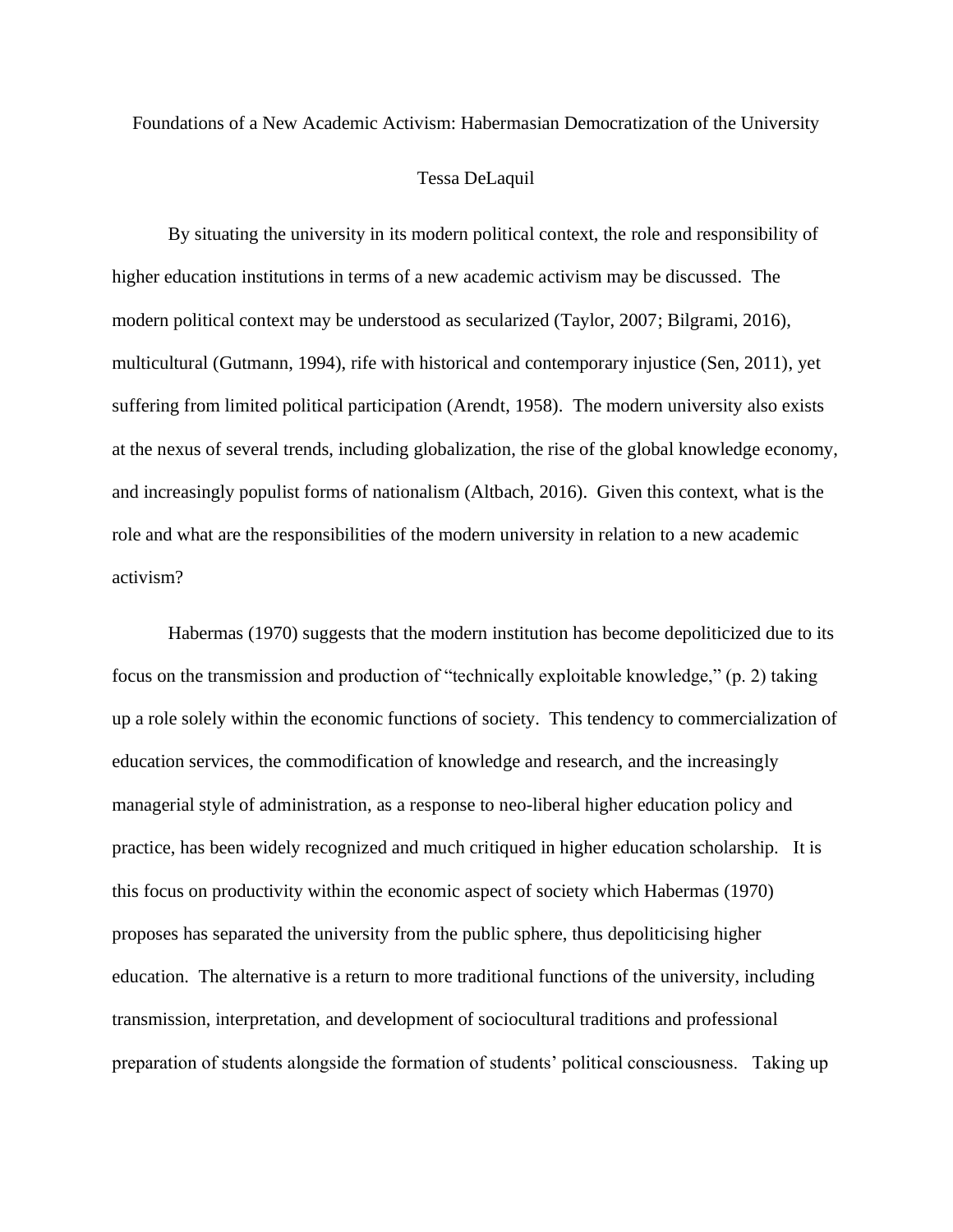the political mantle, the university must reinsert itself within the public sphere through the action of democratization.

The democratization of the university is an action or process which "[aims] at creating... an institutional framework… to undo the interlocking of instruction and research with power and privilege inside and outside the university" (Habermas, 1970, p. 46). This process may be considered as foundational for a new academic activism responsive to our modern political context. Democratization of the university through participation and decision-making across university stakeholders affects instruction, research, and institutional responsibilities. Instruction, for instance, must include critical reflection across disciplines in order to ensure critical professional practice in students' future careers. In terms of research, the potential for research outcomes to be used for repression must be considered. Institutional responsibilities may include politically evaluating research that takes place external to higher education (e.g.: military or industrial research), influencing education policy, and ensuring technical knowledge is provided in forms accessible and understandable to the public as an intentional support for a participatory democracy (Habermas, 1970).

As citizens of an international academic community, a question remains of whether our response within the new academic activism, both as individuals and as a community, extends beyond our individual institutions or nation states. With increasingly international disciplinary communities and the global research regime, perhaps this is no longer a question but a necessity. As such, it would seem that in order to be effective, the democratization of any one institution or national system of higher education requires global participation and a space for listening and responding to global voices.